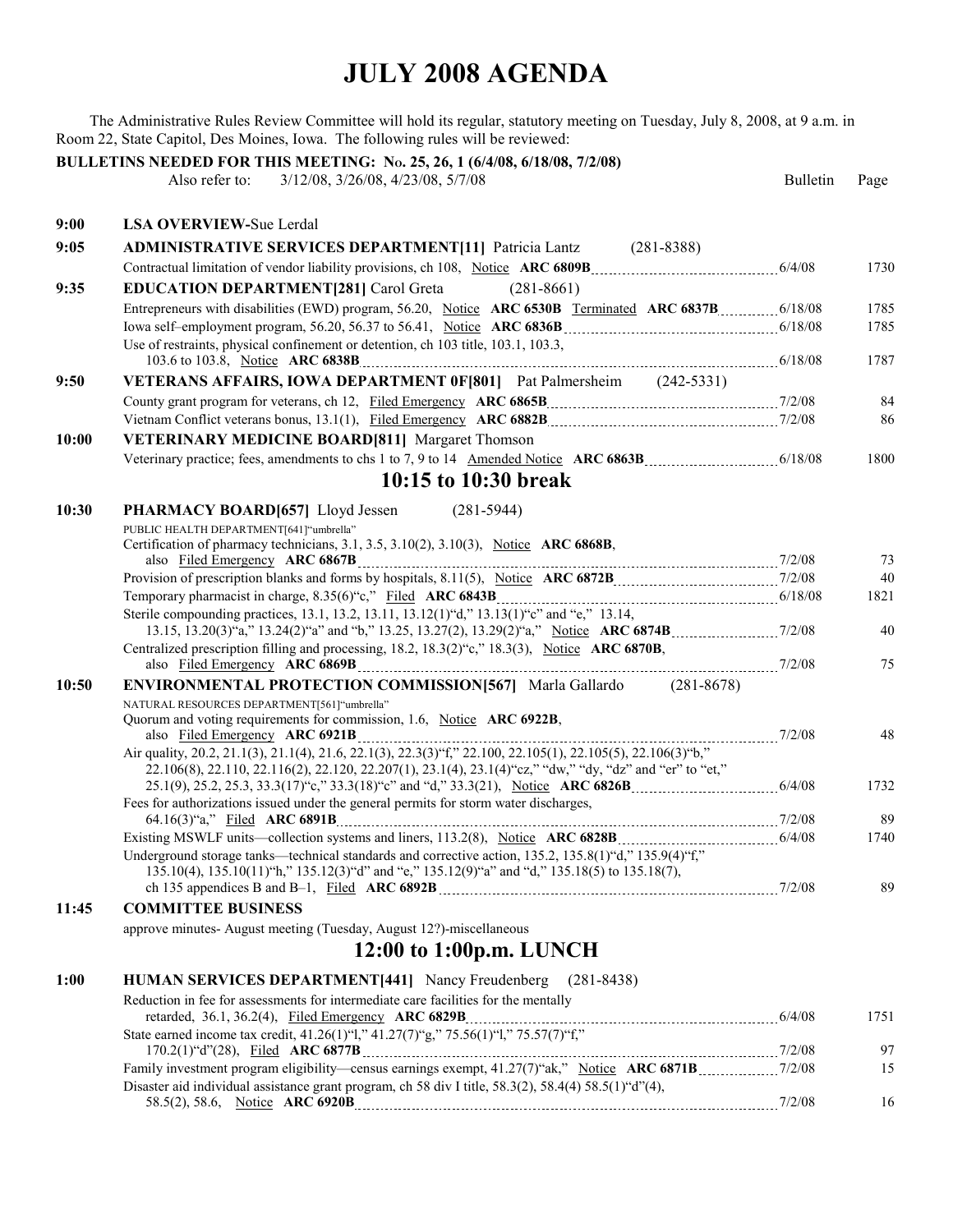| HUMAN SERVICES DEPARTMENT[441]-continued                                                                                              |      |
|---------------------------------------------------------------------------------------------------------------------------------------|------|
|                                                                                                                                       | 48   |
| Annual update of statewide average costs and charges for nursing facility services                                                    |      |
|                                                                                                                                       | 49   |
| Medicaid—continuous eligibility for children, 75.54(4), Notice ARC 6886B,                                                             |      |
|                                                                                                                                       | 50   |
| Medicaid service providers—personnel qualifications for area education agencies, local education agencies,                            |      |
|                                                                                                                                       | 98   |
| Medicaid coverage for varenicline; removal of obsolete reference, 78.2(4) "b"(4), 78.28(7),                                           |      |
| Filed Emergency After Notice ARC 6831B<br>Medicaid reimbursement methodology for outpatient hospital services, 78.3(5), 78.31(2) "h," | 1751 |
|                                                                                                                                       |      |
| 79.1(1)"g," 79.1(5)"aa," 79.1(8)"d," 79.1(16)"a" to "m," "o," "r," "t" and "u," 92.8(3)"a"(2),                                        |      |
|                                                                                                                                       | 50   |
| Home health agency care for children and maternity patients-assignment of service worker,                                             |      |
|                                                                                                                                       | 17   |
| Medicaid—medical and remedial services, $78.27(2)$ "e"(2) to (5), $78.27(3)$ "a"(2) to (4), $78.27(4)$ "e,"                           |      |
| 78.27(7) "b"(6), 78.27(10) "a"(1), 78.41(7) "a," 78.43(4) "a," 79.1(2), 79.1(15),                                                     | 1752 |
| Medicaid reimbursement rates, 78.34(9)"g," 78.43(5)"g," 78.43(8)"a," 78.46(2)"g," 78.46(4)"a," 79.1,                                  |      |
| 79.1(2), 79.1(5) "y"(2), (5) and (8), 79.1(8) "g," 79.1(16) "y"(2), 83.2(2) "b," 83.22(2) "c"(2), 83.42(2) "b,"                       |      |
| 83.82(2) "d," 83.102(2) "b," 83.122(6) "b," Notice ARC 6901B, also Filed Emergency ARC 6900B 7/2/08                                   | 60   |
|                                                                                                                                       | 68   |
| Rate increase for social service providers, 150.3(5)"p," Notice ARC 6903B,                                                            |      |
| also Filed Emergency ARC 6902B                                                                                                        | 69   |
| Reimbursement rates for foster family care, 156.6(1), Notice ARC 6910B,                                                               |      |
|                                                                                                                                       | 70   |
|                                                                                                                                       | 100  |
| Child care assistance program, 170.1, 170.2(1) "d"(29) to (34), 170.2(2), 170.2(2) "b"(2), 170.2(2) "e,"                              |      |
| $170.2(4)$ , $170.3(1)$ "a"(2), $170.3(3)$ , $170.3(5)$ "b," $170.4(3)$ "e," "f" and "h," $170.4(7)$ ,                                |      |
|                                                                                                                                       | 1819 |
| Child care services, 170.1, 170.2(1)"d"(35) and (36), 170.3(1)"c," 170.3(3)"a,"                                                       |      |
|                                                                                                                                       | 20   |
|                                                                                                                                       | 1756 |
| Rehabilitative treatment services—rate increase for group foster care service providers, 185.112(1)"k,"                               |      |
|                                                                                                                                       | 70   |
|                                                                                                                                       | 21   |
|                                                                                                                                       |      |

#### **No representative requested to appear**

| XX:00 | <b>AGRICULTURE AND LAND STEWARDSHIP DEPARTMENT[21]</b>                                                        |          |
|-------|---------------------------------------------------------------------------------------------------------------|----------|
|       |                                                                                                               | 1815     |
| XX:00 | <b>ECONOMIC DEVELOPMENT, IOWA DEPARTMENT OF [261]</b>                                                         |          |
|       | Film, television, and video project promotion program, $36.2$ , $36.7(3)$ °c, $36.7(4)$ ,                     | 1815     |
| XX:00 | <b>EDUCATIONAL EXAMINERS BOARD[282]</b>                                                                       |          |
|       | EDUCATION DEPARTMENT[281]"umbrella"<br>Administrative experience requirements for superintendent endorsement, | 1732     |
|       |                                                                                                               | 1759     |
| XX:00 | <b>ELDER AFFAIRS DEPARTMENT[321]</b>                                                                          |          |
|       | Waiver and contested case procedures for area agencies on aging; severability clause, $4.3(8)$ ,              | 88<br>88 |
|       |                                                                                                               | 12       |
|       |                                                                                                               | 88       |
|       |                                                                                                               | 12       |
|       |                                                                                                               |          |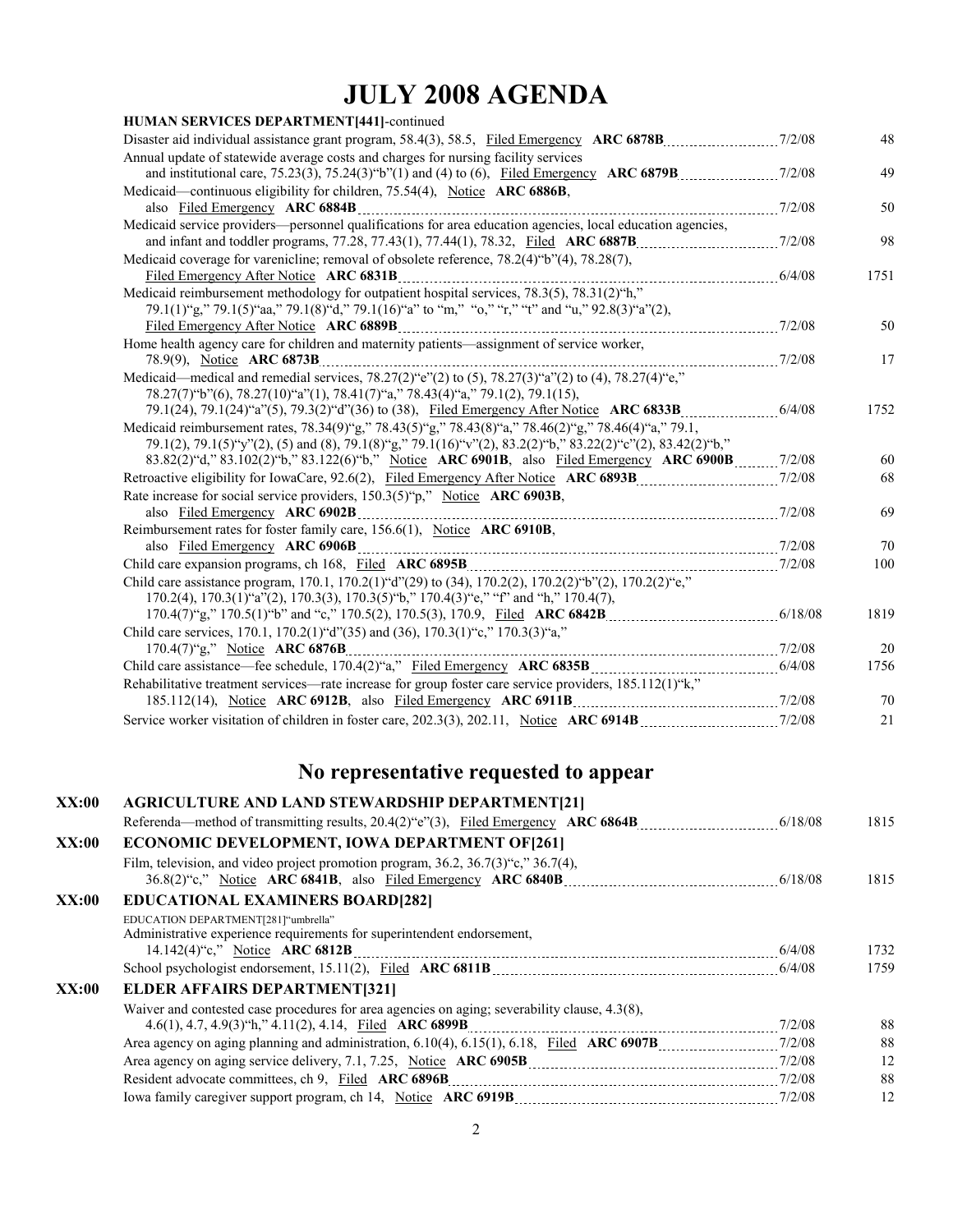|              | ELDER AFFAIRS DEPARTMENT[321]continued                                                                                                                     |      |
|--------------|------------------------------------------------------------------------------------------------------------------------------------------------------------|------|
|              | Case management program for frail elders, 21.3 to 21.6, 21.7(1) "c," 21.8, 21.9(3),                                                                        | 88   |
|              | Senior living program—home and community–based services for seniors, 28.3, 28.6(3), 28.6(4), 28.8,                                                         | 14   |
| <b>XX:00</b> | <b>EMPOWERMENT BOARD, IOWA[349]</b>                                                                                                                        |      |
|              |                                                                                                                                                            | 1819 |
| <b>XX:00</b> | ETHICS AND CAMPAIGN DISCLOSURE BOARD, IOWA[351]                                                                                                            |      |
|              |                                                                                                                                                            | 1790 |
|              | Executive branch lobbying expenditures, 8.6, Notice ARC 6849B [11] Mathematic materials and 18/08                                                          | 1790 |
| <b>XX:00</b> | <b>INSPECTIONS AND APPEALS DEPARTMENT[481]</b>                                                                                                             |      |
|              |                                                                                                                                                            | 1791 |
| <b>XX:00</b> | <b>INSURANCE DIVISION[191]</b>                                                                                                                             |      |
|              | COMMERCE DEPARTMENT[181] "umbrella"                                                                                                                        |      |
|              |                                                                                                                                                            | 22   |
|              | Determining reserve liabilities for preneed life insurance, ch 95, Notice ARC 6888B [2013] 12/08                                                           | 23   |
|              |                                                                                                                                                            | 24   |
| <b>XX:00</b> | <b>IOWA FINANCE AUTHORITY [265]</b>                                                                                                                        |      |
|              | Mortgage release certificates, 9.20(1), 9.20(2)"a"(2) and (3), 9.20(2)"b," 9.20(3), 9.20(4)"c"(2), 9.20(4)"e,"                                             |      |
|              | 9.20(5) "c," 9.20(8) "d" and "h," 9.20(9) "a," 9.20(9) "c"(2), 9.20(9) "e," 9.20(10) "a" and "d," 9.20(11),                                                |      |
|              |                                                                                                                                                            | 1741 |
|              |                                                                                                                                                            | 1743 |
|              |                                                                                                                                                            | 1744 |
|              | Low-income housing tax credits—compliance manual, 12.3, 12.4, Filed ARC 6817B [101] [24/08]                                                                | 1759 |
|              |                                                                                                                                                            | 1745 |
|              | Military service member home ownership assistance program, ch 27, Notice ARC 6915B,                                                                        | 71   |
| <b>XX:00</b> | <b>IOWA PUBLIC EMPLOYEES' RETIREMENT SYSTEM[495]</b>                                                                                                       |      |
|              | Coverage of compensation; beneficiary revocation; successor alternate payees; payment of                                                                   | 37   |
| <b>XX:00</b> | <b>LABOR SERVICES DIVISION [875]</b>                                                                                                                       |      |
|              | WORKFORCE DEVELOPMENT DEPARTMENT[871]"umbrella"                                                                                                            |      |
|              | Wind tower lifts, 71.1, 71.2(7), 71.5(5), 72.12, 75.1(3), 75.1(4), 75.3(3), 76.4(2),                                                                       |      |
|              | Elevator safety, 71.2(2)"c," 72.1(1), 72.1(2), 72.1(6), 72.1(7), 72.7, 72.22, 72.24, 73.8(1), 73.8(3),                                                     | 1816 |
|              |                                                                                                                                                            | 1820 |
| <b>XX:00</b> | <b>MEDICINE BOARD[653]</b>                                                                                                                                 |      |
|              | PUBLIC HEALTH DEPARTMENT[641] "umbrella"                                                                                                                   |      |
|              | Alternate board members, 1.1, 1.3(5) p," 1.3(7), 25.18(1), 25.24(1), Notice ARC 6858B (11, 11, 11, 12(5) 18/08                                             | 1792 |
|              |                                                                                                                                                            | 1793 |
|              |                                                                                                                                                            | 1794 |
|              | Discipline—failure to comply with audit, $11.4(1)$ "a" $(3)$ , $11.4(1)$ "c" $(4)$ , $23.1(38)$ ,                                                          |      |
|              |                                                                                                                                                            | 1794 |
|              |                                                                                                                                                            | 1795 |
| <b>XX:00</b> | <b>NATURAL RESOURCE COMMISSION[571]</b>                                                                                                                    |      |
|              | NATURAL RESOURCES DEPARTMENT[561]"umbrella"<br>Water trails development program; low-head dam public hazard program, ch 30 title, ch 30 div I title, 30.1, |      |
|              |                                                                                                                                                            | 1760 |
|              |                                                                                                                                                            | 1763 |
|              |                                                                                                                                                            | 1757 |
|              |                                                                                                                                                            | 1745 |
| <b>XX:00</b> | PETROLEUM UST FUND BOARD, IOWA COMPREHENSIVE[591]                                                                                                          |      |
|              |                                                                                                                                                            | 1763 |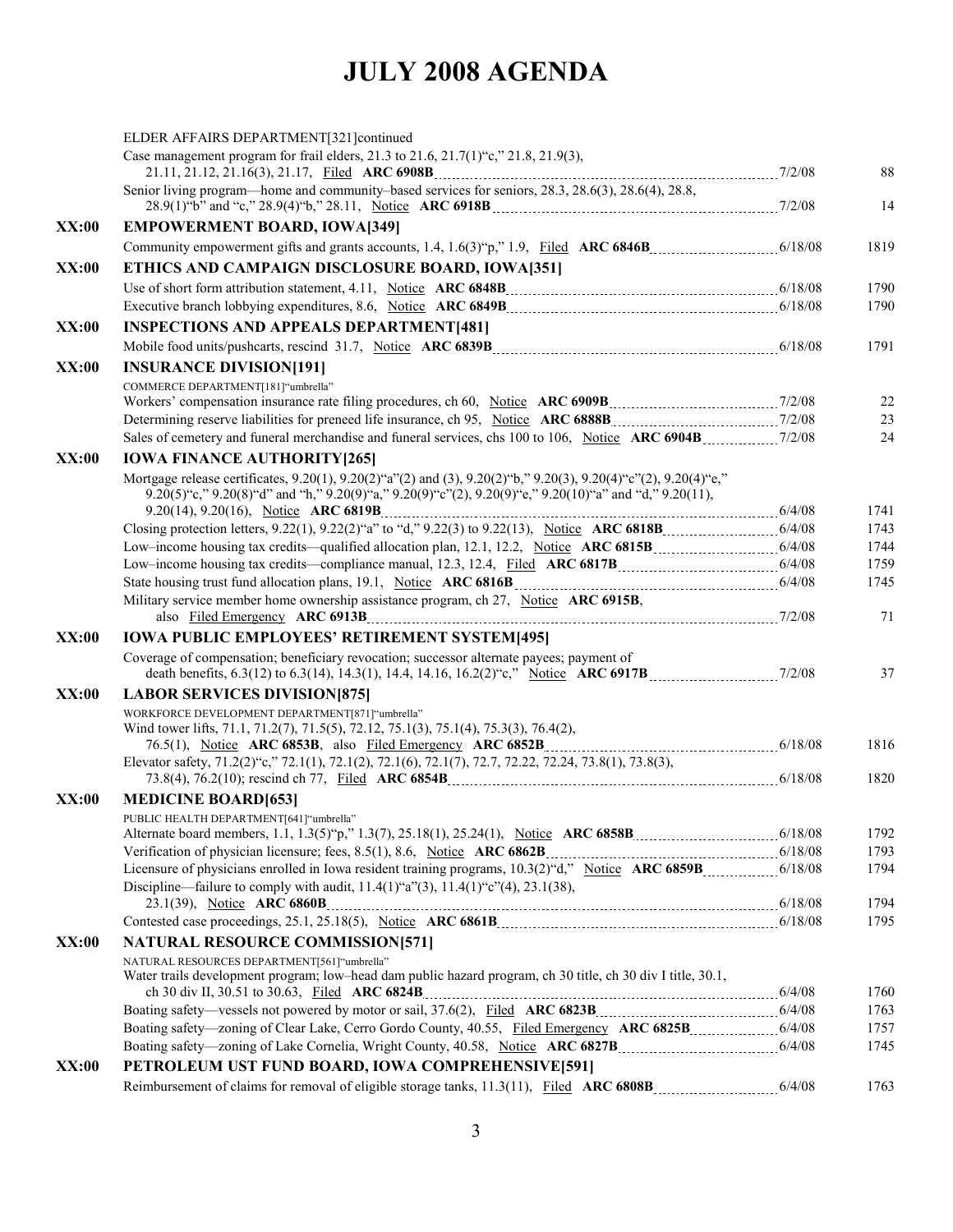| XX:00        | PROFESSIONAL LICENSING AND REGULATION BUREAU[193]                                                                                                                                                                                                                       |      |
|--------------|-------------------------------------------------------------------------------------------------------------------------------------------------------------------------------------------------------------------------------------------------------------------------|------|
|              | COMMERCE DEPARTMENT[181]"umbrella"                                                                                                                                                                                                                                      | 1821 |
| XX:00        | PROFESSIONAL LICENSURE DIVISION[645]                                                                                                                                                                                                                                    |      |
|              | PUBLIC HEALTH DEPARTMENT[641] "umbrella"                                                                                                                                                                                                                                |      |
|              |                                                                                                                                                                                                                                                                         | 1822 |
|              | Sign language interpreters and transliterators, rescind ch 360, 361.4, 361.6 to 361.8, 362.4 to 362.7,                                                                                                                                                                  | 1795 |
| XX:00        | PROPANE EDUCATION AND RESEARCH COUNCIL, IOWA[599]                                                                                                                                                                                                                       |      |
|              |                                                                                                                                                                                                                                                                         | 1764 |
| XX:00        | <b>PUBLIC HEALTH DEPARTMENT[641]</b>                                                                                                                                                                                                                                    |      |
|              |                                                                                                                                                                                                                                                                         | 1764 |
|              |                                                                                                                                                                                                                                                                         | 1766 |
|              | Emergency medical service providers—education, training, certification, 131.1, 131.4(1)"k,"<br>131.4(2)"b"(1), 131.4(4)"g," 131.4(8)"a," 131.4(11), 131.5(10)"c" and "1," 131.7(2),                                                                                     | 1766 |
| XX:00        | <b>PUBLIC SAFETY DEPARTMENT[661]</b>                                                                                                                                                                                                                                    |      |
|              | Manufactured housing support and anchorage systems, rescind 16.622, 16.625, 16.626;                                                                                                                                                                                     |      |
|              |                                                                                                                                                                                                                                                                         | 76   |
|              | Records retention manual; release of official photographs of employees,                                                                                                                                                                                                 |      |
|              |                                                                                                                                                                                                                                                                         | 45   |
|              |                                                                                                                                                                                                                                                                         | 45   |
|              | Energy conservation in construction, $300.4(1)$ "n," $300.6(4)$ , $303.1$ to $303.3$ , Notice ARC 6883B,                                                                                                                                                                | 81   |
|              | Manufactured housing installer certification, ch 374, Notice ARC 6880B,                                                                                                                                                                                                 | 82   |
| XX:00        | <b>RACING AND GAMING COMMISSION[491]</b>                                                                                                                                                                                                                                |      |
|              | INSPECTIONS AND APPEALS DEPARTMENT[481] "umbrella"<br>Licensing; harness racing; gambling games; accounting and cash control, $6.1$ , $6.2(1)$ "p," $6.2(3)$ "a,"<br>6.5(1) "d," 9.4(11) "g," 9.7(1) "h" to "k," 9.7(4) "c," "d" and "h," 11.4(5), 11.6, $11.7(4)$ "b," | 101  |
| <b>XX:00</b> | <b>REAL ESTATE COMMISSION[193E]</b>                                                                                                                                                                                                                                     |      |
|              | Professional Licensing and Regulation Bureau[193]                                                                                                                                                                                                                       |      |
|              | COMMERCE DEPARTMENT[181]"umbrella"                                                                                                                                                                                                                                      | 1796 |
| XX:00        | <b>REVENUE DEPARTMENT[701]</b>                                                                                                                                                                                                                                          |      |
|              | Assessment practices and equalization, 71.21(6), 71.21(7), 71.21(11), 71.21(13) to 71.21(15), 71.21(20),                                                                                                                                                                | 1822 |
| XX:00        | <b>SECRETARY OF STATE[721]</b>                                                                                                                                                                                                                                          |      |
|              |                                                                                                                                                                                                                                                                         | 1798 |
|              | Voting procedures under the Uniformed and Overseas Citizens Absentee Voting Act, 21.1(14),                                                                                                                                                                              |      |
|              | 21.320, Notice ARC 6834B                                                                                                                                                                                                                                                | 1747 |
|              |                                                                                                                                                                                                                                                                         | 1798 |
| <b>XX:00</b> | STATUS OF IOWANS OF ASIAN AND PACIFIC ISLANDER HERITAGE DIVISION[436]                                                                                                                                                                                                   |      |
|              | HUMAN RIGHTS DEPARTMENT[421]"umbrella"                                                                                                                                                                                                                                  | 1749 |
| <b>XX:00</b> | <b>TRANSPORTATION DEPARTMENT[761]</b>                                                                                                                                                                                                                                   |      |
|              | Outdoor advertising, 117.1, 117.2(3) to 117.2(5), 117.3(1) "e," "f," "h" and "m," 117.5(5), 117.6(4) "d,"                                                                                                                                                               | 1766 |
|              | Keep Iowa beautiful program, 122.2, 122.5(4)"a," 122.5(4)"c"(4), 122.5(5) to 122.5(9),                                                                                                                                                                                  | 101  |
|              | Motor carrier safety and hazardous materials regulations-adoption by reference,                                                                                                                                                                                         |      |
|              |                                                                                                                                                                                                                                                                         | 1767 |
|              |                                                                                                                                                                                                                                                                         | 1769 |